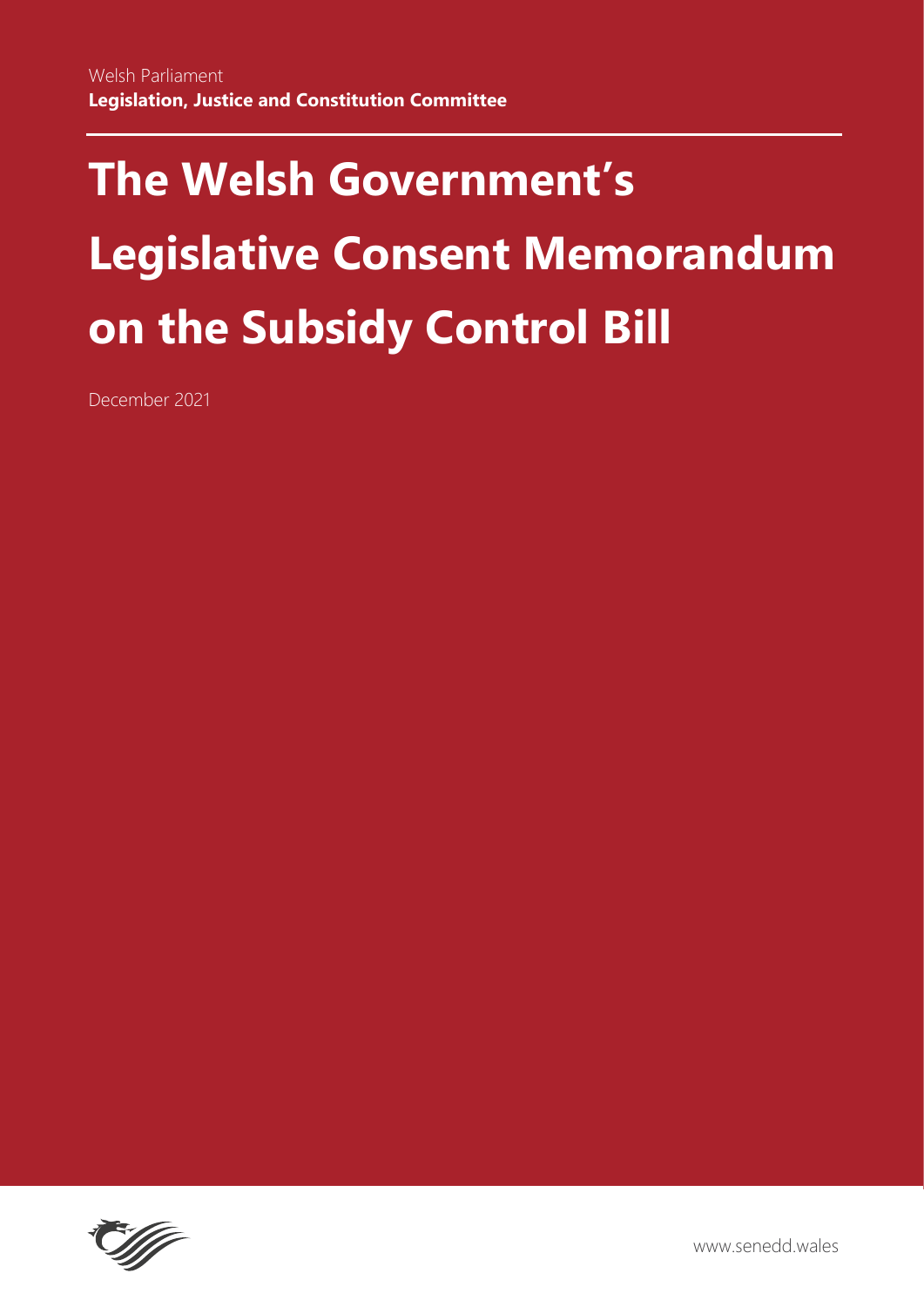# 1. Background

# **The UK Government's Subsidy Control Bill**

**[1](#page-1-0).** The Subsidy Control Bill<sup>1</sup> (the Bill) was introduced into the House of Commons and had its first reading on 30 June 2021. It is sponsored by the Department for Business, Energy and Industrial Strategy.

**2.** The explanatory notes to the Bill state:

*"The purpose of the Subsidy Control Bill is to implement a domestic subsidy control regime in the United Kingdom that reflects the UK's strategic interests and particular national circumstances, providing a legal framework within which public authorities make subsidy decisions."[2](#page-1-1)*

**3.** The Bill received its second reading on 22 September 2021 and, at the time the report was agreed, was at Committee stage in the House of Commons.

#### **Obligations arising from the new UK-EU relationship**

**4.** The Bill establishes a domestic subsidy regime following the UK's exit from the European Union. Provisions on subsidy control were agreed as part of the UK-EU Trade and Cooperation Agreement (TCA), [3](#page-1-2) which places duties on both parties and covers different types of subsidies.

**5.** The TCA's chapter on subsidy control constitutes part of its level playing field (LPF) provisions. LPF provisions aim to maintain, as far as possible, minimum standards for trade and investment between the UK and EU. If divergence between their future standards has a 'material impact on [UK-EU] trade or investment', either Party can take 'rebalancing measures' to address the situation. Other types of dispute settlement in the TCA apply to subsidies, providing the UK and EU with various options to settle subsidy disputes if they arise.

**6.** Other UK-EU agreements contain provisions on subsidy control, such as the Withdrawal Agreement, joint declarations and decisions of the UK-EU Joint Committee.

<span id="page-1-0"></span><sup>&</sup>lt;sup>1</sup> [Subsidy Control Bill](https://publications.parliament.uk/pa/bills/cbill/58-02/0135/210135.pdf) [Bill 135 2021-22]

<span id="page-1-1"></span><sup>&</sup>lt;sup>2</sup> Subsidy Control Bill, [Explanatory Notes,](https://publications.parliament.uk/pa/bills/cbill/58-02/0135/en/210135en.pdf) June 2021, paragraph 1

<span id="page-1-2"></span><sup>&</sup>lt;sup>3</sup> Trade and Cooperation Agreement between the European Union and the European Atomic Energy Community, [of the one part, and the United Kingdom of Great Britain and Northern Ireland, of the other part,](https://eur-lex.europa.eu/legal-content/EN/TXT/PDF/?uri=CELEX:22021A0430(01)&from=EN) 30 December 2020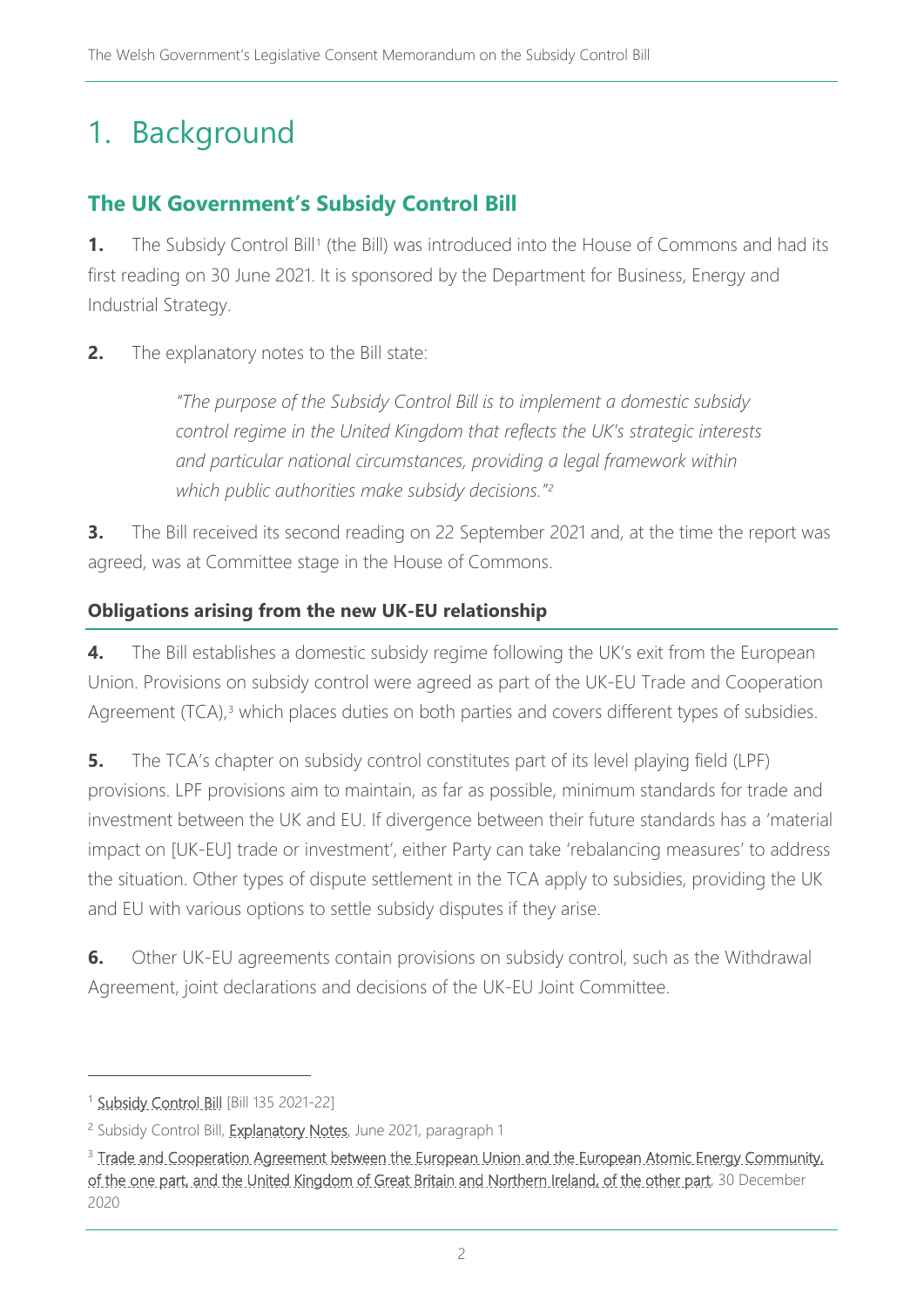## **The Welsh Government's Legislative Consent Memorandum**

**7.** Standing Orders 29.1 and 29.2 provide that a Legislative Consent Memorandum is required when a relevant UK Bill modifies or falls within the Senedd's legislative competence.

**8.** On 13 July 2021 Rebecca Evans MS, Minister for Finance and Local Government and Vaughan Gething MS, Minister for the Economy (the Ministers), laid before the Senedd a Legislative Consent Memorandum<sup>[4](#page-2-0)</sup> (the Memorandum) in respect of the Bill.

**9.** The Business Committee agreed that the Legislation, Justice and Constitution Committee and the Economy, Trade and Rural Affairs Committee, should report on the Memorandum by 4 November 2021.<sup>[5](#page-2-1)</sup> The deadline was subsequently extended to 1[6](#page-2-2) December 2021.<sup>6</sup>

**10.** The Economy, Trade and Rural Affairs (ETRA) Committee laid its report on the Memorandum on 9 November 2021.[7](#page-2-3)

#### **Provision for which the Senedd's consent is required**

**11.** Paragraph 7 of the Memorandum summarises the Bill's purpose and states:

*"The Bill makes provision regarding the control of subsidies following the UK's exit from the European Union (EU). Up until 31 December 2020, the UK was bound by the EU State aid rules. As of 1 January 2021, that was no longer the case. From 1 January 2021, the UK was required to comply with the provisions of the Trade and Co-operation Agreement with regards subsidy control. In addition, the UK is required to comply with any other commitments it has made on subsidy control, including those contained in the World Trade Organisation Agreement on Subsidies and Countervailing Measures; the Northern Ireland Protocol; and any Free Trade Agreements with other countries. The purpose of the Bill is to set out a new domestic subsidy control regime, which binds England, Wales, Scotland and Northern Ireland, and* 

<span id="page-2-0"></span><sup>4</sup> Welsh Government[, Legislative Consent Memorandum, Subsidy Control Bill,](https://senedd.wales/media/yhcnasow/lcm-ld14446-e.pdf) July 2021

<span id="page-2-1"></span><sup>&</sup>lt;sup>5</sup> Business Committee, Timetable for consideration of the Legislative Consent Memorandum on the Subsidy Control [Bill,](https://senedd.wales/media/mfdbwtne/cr-ld14541-e.pdf) July 2021

<span id="page-2-2"></span><sup>&</sup>lt;sup>6</sup> Business Committee, Revised Timetable for consideration: Legislative Consent Memorandum on the Subsidy [Control Bill,](https://senedd.wales/media/1rkhtxhy/cr-ld14637-e.pdf) November 2021

<span id="page-2-3"></span><sup>&</sup>lt;sup>7</sup> Economy, Trade and Rural Affairs Committee, Report on the Legislative Consent Memorandum for the Subsidy [Control Bill,](https://senedd.wales/media/sdcbnw3q/cr-ld14647-e.pdf) November 2021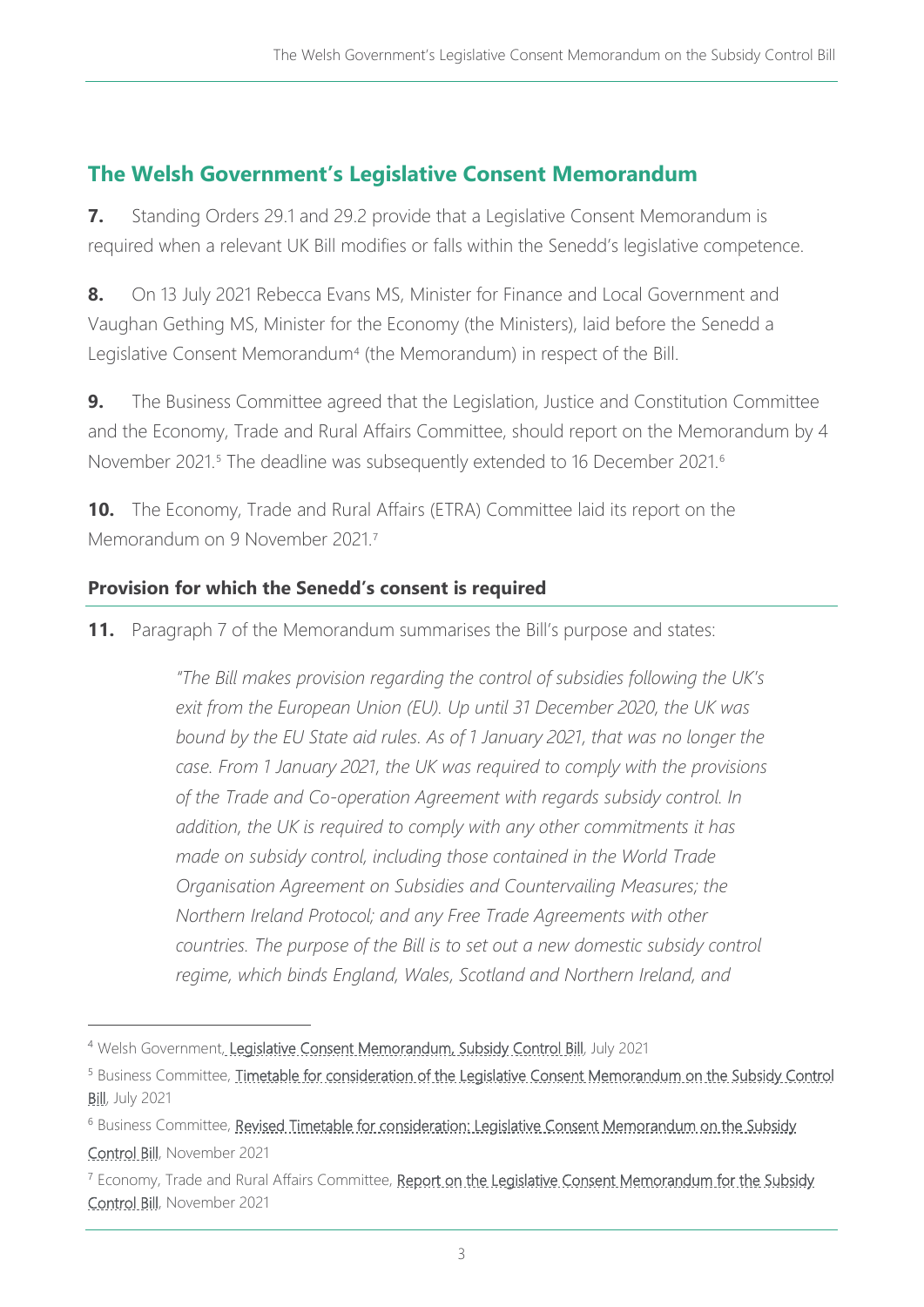*which ensures compliance with the aforementioned legislation. The Bill provides that functions that were previously held at an EU level, are now held at a domestic level by the Secretary of State, the Competitions and Markets Authority (CMA) or the Competition Appeal Tribunal (CAT)."*

**12.** Paragraphs 9 to 38 of the Memorandum set out the Welsh Government's assessment of the provisions in the Bill which require Senedd consent, namely:

- Part 2 (Subsidy Control Requirements): clauses 12 to 31 and 33;
- Part 3 (Exemptions): clauses 35 to 40, 43 to 51 (it is unclear if the Welsh Government believes that clauses 41 and 42 require the Senedd's consent, as the wording is not explicit);
- **Part 4 (CMA: Referrals and Functions): clauses 52 to 69**
- Part 5 (Enforcement): clauses 70 to 77.
- Part 6 (Miscellaneous and General): clauses 78 to 83, 86, 89, 90 to 91; and
- Schedules 1 to 3.

**13.** The UK Government does not agree with the Welsh Government regarding consent being required for clauses 63 to 69, 70 to 75 and 80 to 92.[8](#page-3-0)

#### **The Welsh Government's position**

**14.** Paragraph 39 of the Memorandum states:

*"Subsidy control is a reserved matter under Schedule 7A to GOWA, and the Bill applies to England, Wales Scotland and Northern Ireland. However, despite it being a reserved matter, it impacts on the non-reserved matter of economic development, and the impact on this non-reserved area raises some concerns. UK Government have legislated in this way as they want a UK-wide approach to subsidy control."*

**15.** Paragraphs 40 to 42 of the Memorandum include criticism of the Bill as introduced:

*"The Welsh Government does not accept that the measures proposed in the Bill will serve to sufficiently regulate the provision of subsidies in the UK. We* 

<span id="page-3-0"></span><sup>8</sup> Subsidy Control Bill, Explanatory Notes, June 2021, Annex A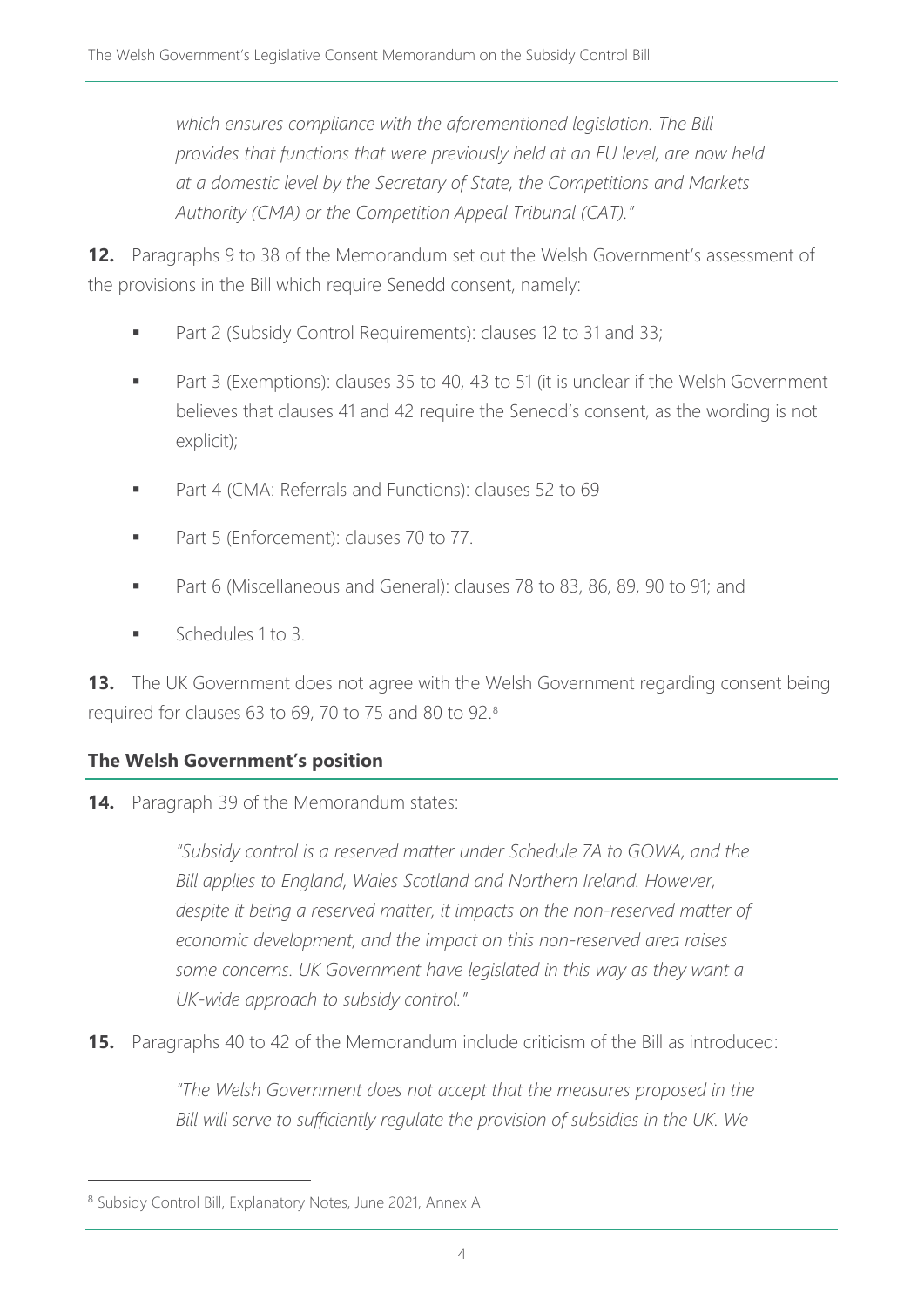*are seeking a detailed regulatory framework that provides sufficient clarity on the parameters of what support can be deemed to be compatible with the UK's subsidy control regime for both subsidy awarding bodies and businesses investing in the UK. However, the proposals in the Bill remain high-level and*  lack sufficient granularity to achieve this objective. This translates into broad *powers being given to the Secretary of State to shape the regime in the future with little scrutiny from the UK Parliament and no scrutiny available to Welsh Ministers or the Senedd.* 

*The Subsidy Control Bill empowers the Secretary of State for Business, Enterprise and Industrial Strategy with the ability to refer subsidy awards or schemes in policy areas of devolved competence to the independent subsidy regulator and extend standstill requirements (classed as 'cooling-off' periods) upon referred awards or schemes. If enacted, these powers would undermine the long-established powers of the Senedd and Welsh Ministers to act in relation to matters within devolved competence such as economic development, agriculture and fisheries.* 

We will not be able to recommend to the Senedd that it gives consent to the *Bill as currently drafted."*

**16.** Paragraphs 43 to 54 of the Memorandum provide detail as to the particular clauses of the Bill that the Welsh Government objects to. These are considered separately below.

#### **Clause 10 - Subsidy schemes and streamlined subsidy schemes**

**17.** Clause 10 of the Bill introduces the concept of 'streamlined subsidy schemes'. These schemes are intended to allow the UK Government to make provisions to allow lower-risk subsidies to be given by public authorities more quickly and easily, without needing to assess compliance with the subsidy control principles in the Bill. As drafted, only Ministers of the Crown may make streamlined subsidy schemes; however, they can be used by any public authority that complies with its parameters. The Welsh Government believes the power should be extended to the Welsh Ministers "given the subsidy control regime impacts upon areas of devolved responsibility", with the addition of a requirement to lay such schemes before the Senedd.<sup>[9](#page-4-0)</sup>

<span id="page-4-0"></span><sup>&</sup>lt;sup>9</sup> Memorandum, paragraphs 44-45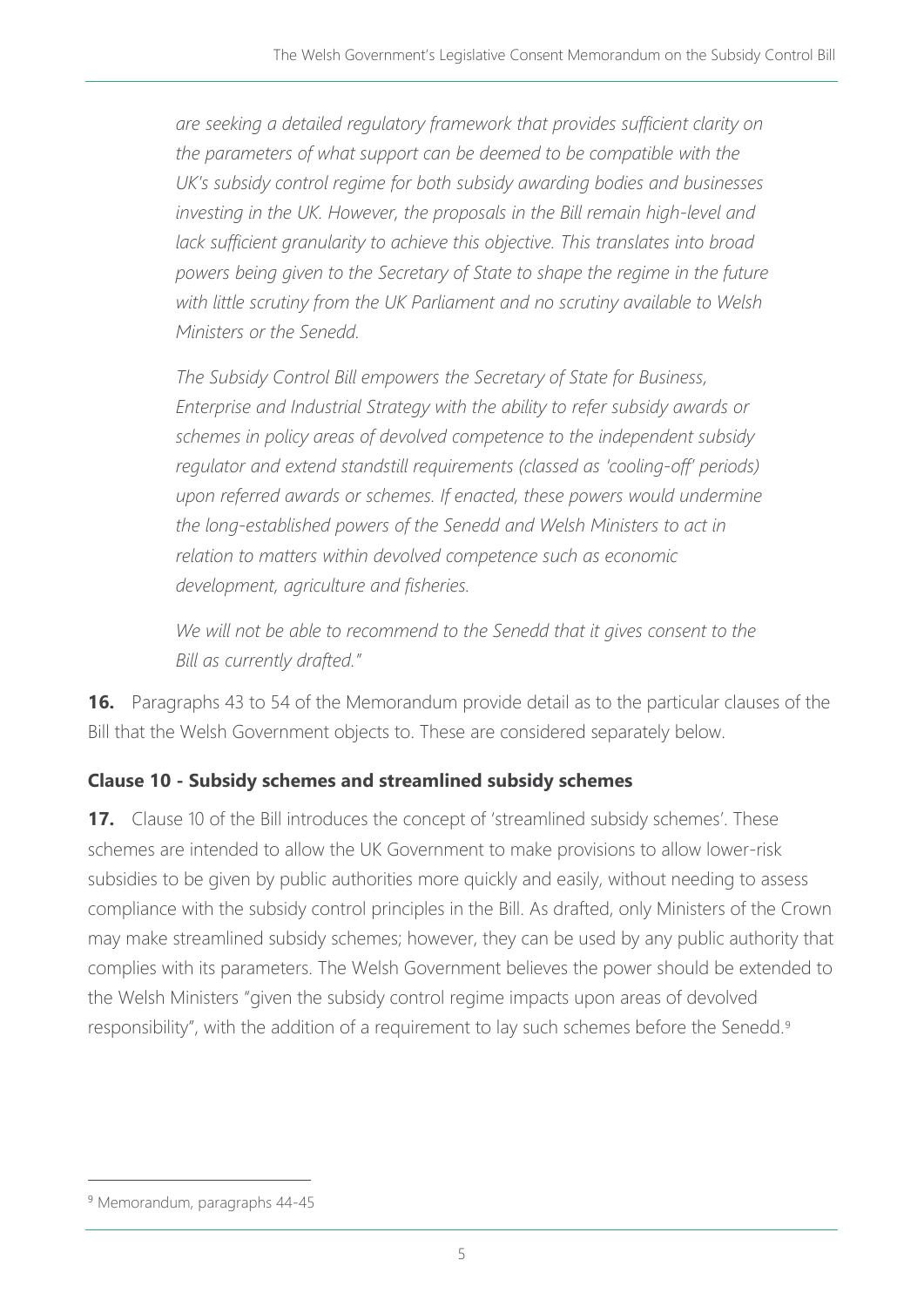#### **Clause 18 - Relocation of activities**

**18.** Clause 18 prohibits a subsidy if it is given to an enterprise on the condition that it relocates its economic activities to another part of the UK. The Welsh Government does not object to this in principle but argues that parameters must be defined in the Bill to prevent subsidies being challenged "even if activity is relocated several years after a subsidy has been provided".<sup>[10](#page-5-0)</sup>

#### **Clause 31 - Subsidies or schemes subject to mandatory referral**

**19.** In certain circumstances, a public authority must request a report from the Competition and Markets Authority (CMA) before giving subsidies or making subsidy schemes. This is defined as a 'mandatory referral' in the Bill. If a mandatory referral is made, the CMA must publish a report on the proposed subsidy or scheme and subsidies cannot be given until after a coolingoff period. A subsidy given before the completion of these procedural steps is prohibited under the Bill.

**20.** The Memorandum argues that the Bill "must specify a route to enable Welsh Ministers to overrule such standstill requirements if there is a sufficient policy need", as the Welsh Ministers will be prevented "from disregarding these restrictions even if applied to areas of devolved responsibility."[11](#page-5-1)

## **Clause 43 - Natural disasters and other exceptional circumstances; Clause 44 - National or global economic emergencies**

**21.** Under clauses 43 and 44, the subsidy control requirements outlined in the Bill do not apply to subsidies given to compensate damage caused by natural disasters, other exceptional occurrences or in response to national or global economic emergencies. However, this exemption only applies if the Secretary of State publishes a notice declaring that it applies to a specific occurrence and lays it before the UK Parliament.

**22.** The Memorandum argues that this power should be extended to the Welsh Ministers or, at a minimum, that the Bill should define the processes by which the Welsh Ministers can request a declaration from the Secretary of State and challenge any subsequent refusal.[12](#page-5-2)

<span id="page-5-0"></span><sup>10</sup> Memorandum, paragraph 46

<span id="page-5-1"></span><sup>11</sup> Memorandum, paragraph 47

<span id="page-5-2"></span><sup>12</sup> Memorandum, paragraph 48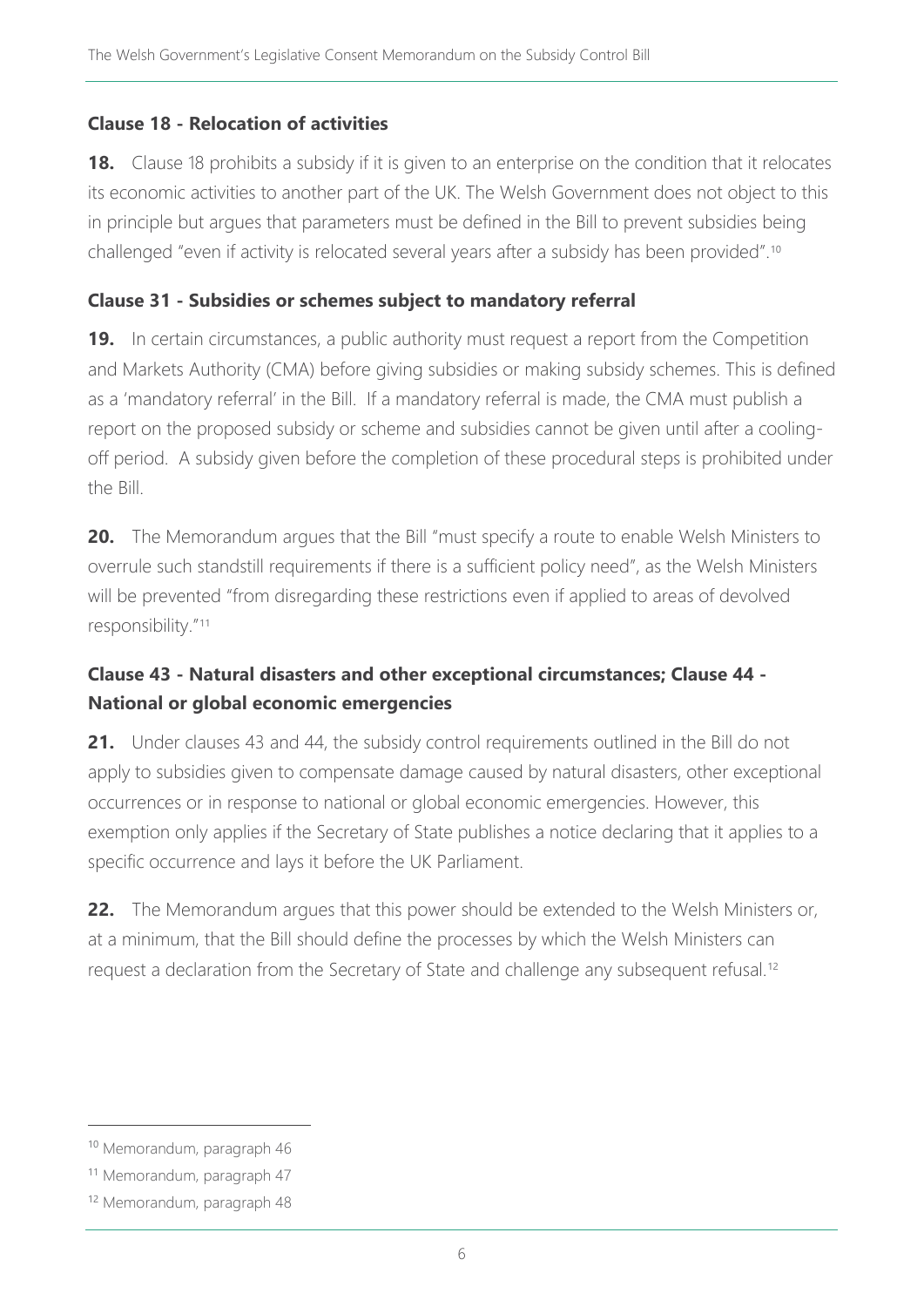# **Clause 54 - Cooling off period following mandatory referral; Clause 60 - Post-award referrals; Clause 61 - CMA reporting period for post-award referrals; Clause 65 - Monitoring and reporting on subsidy control**

**23.** Part 4 of the Bill outlines the CMA's functions in relation to the operation of the subsidy control regime and the Memorandum proposes a number of amendments including:

- requiring that extensions under clause 54 to cooling-off periods (that must elapse before a public authority may give a subsidy or make a scheme on which the CMA has reported on) should be at the request of the CMA;<sup>[13](#page-6-0)</sup>
- **under clause 60 extending powers (for the Secretary of State) to the Welsh Ministers** or otherwise providing a mechanism for challenging the decisions of the Secretary of State;<sup>[14](#page-6-1)</sup>
- **Param Providing more detail on the parameters of the Secretary of State's powers under** clause 61 and ensuring that power imbalances do not exist between the Secretary of State and the Welsh Ministers in areas of devolved responsibility;<sup>[15](#page-6-2)</sup>
- providing that five-yearly reviews by the CMA on the effectiveness of the Bill under clause 65 must be laid before the Senedd in addition to the UK Parliament, given the impact of the new regime on areas of devolved responsibility.<sup>[16](#page-6-3)</sup>

#### **Clause 79 - Guidance**

**24.** Under clause 79, the Secretary of State may issue guidance about the operation of the UK subsidy control regime. The Secretary of State is required to consult on such guidance before it is issued. In the Memorandum, the Ministers argue that the Bill should be amended to provide that "Devolved Ministers must be specified for mandatory engagement" on such guidance.[17](#page-6-4)

# **Welsh Government Written Statement**

**25.** Separately to the Memorandum, the Ministers released a written statement.<sup>[18](#page-6-5)</sup> It stated that the Welsh Government has:

<span id="page-6-0"></span><sup>13</sup> Memorandum, paragraph 49

<span id="page-6-1"></span><sup>14</sup> Memorandum, paragraph 50

<span id="page-6-2"></span><sup>15</sup> Memorandum, paragraphs 51 and 52

<span id="page-6-3"></span><sup>16</sup> Memorandum, paragraph 53

<span id="page-6-4"></span><sup>17</sup> Memorandum, paragraph 54

<span id="page-6-5"></span><sup>18</sup> Welsh Government, [Written Statement: The Subsidy Control Bill 2021,](https://gov.wales/written-statement-subsidy-control-bill-2021) 14 July 21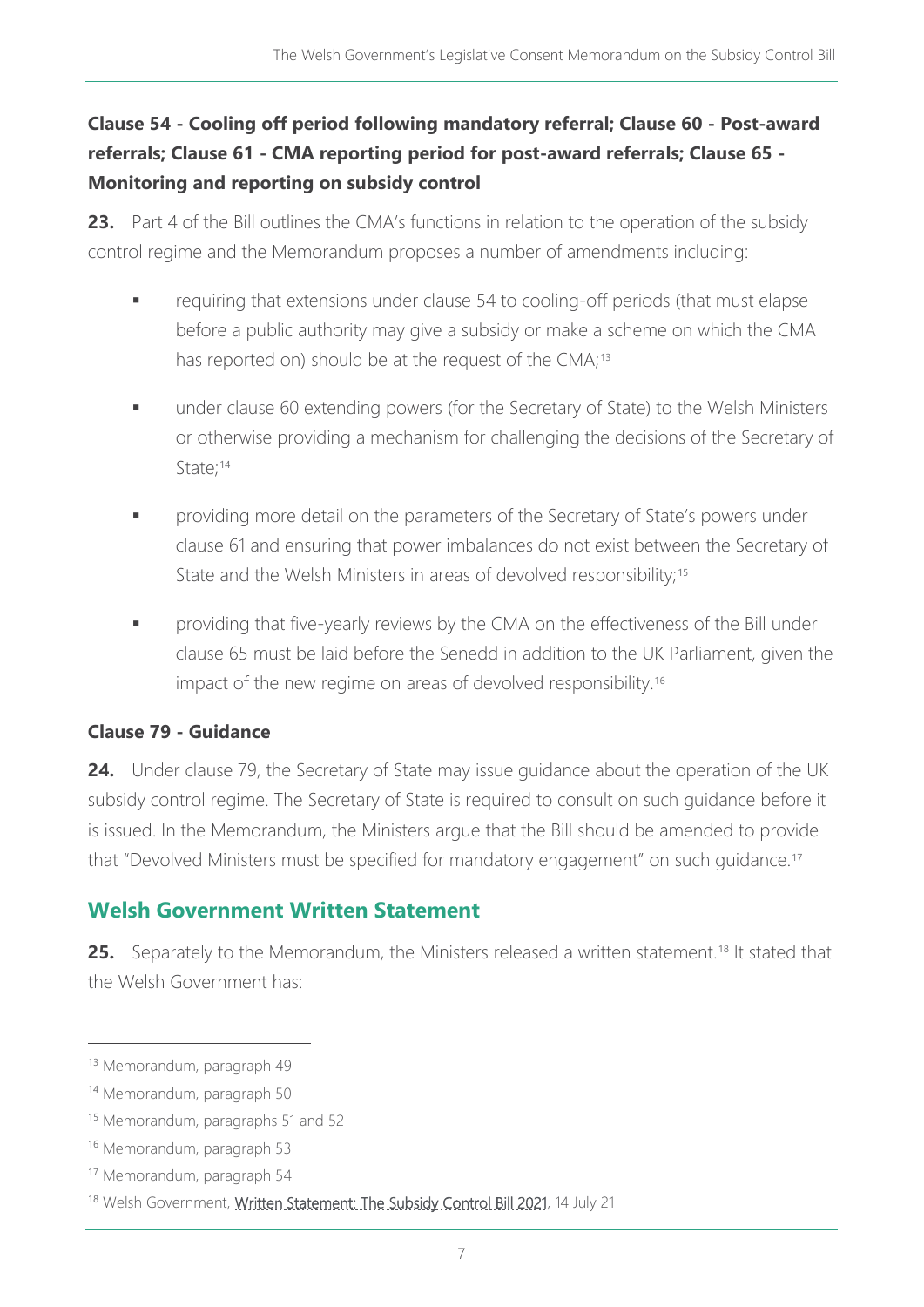*"…serious concerns about the UK Government's approach as it does not*  reflect any of the issues previously identified by Welsh Ministers during the *policy development process. Despite suggestions from the UK Government that detailed engagement has been undertaken, the Bill only reflects the narrow interests of the UK Government."*

**26.** The statement adds that the Bill "has been developed on an unnecessarily tight timetable" with "minimal opportunity for devolved government Ministers to influence its content". The Ministers go on to express concern that the Bill "contains no defined pathway to allow disadvantaged regions of the UK to compete on a level playing field with more prosperous regions of the UK" and suggests that the Bill is being used "as a tool to reverse devolution through the back door".

# **Ministerial evidence to the ETRA Committee**

**27.** The ETRA Committee held an evidence session with Rebecca Evans MS, the Minister for Finance and Local Government (the Finance Minister) on 21 October 2021.[19](#page-7-0)

**28.** In her opening contribution, the Finance Minister noted that meetings with the UK Government on the Bill "have been nothing more than an opportunity for the UK Government to outline their position and their intentions moving forward" and that they have not provided opportunities for the Welsh Government to influence the development of the Bill.<sup>[20](#page-7-1)</sup> She added that:

> *"…when UK Government has provided us with draft documents, the deadlines for our inputs have been too short to provide a reasoned and considered response, or the drafts shared with us have been just so vague and so general as to provide us with minimal insight into the development of the policy."[21](#page-7-2)*

**29.** When the ETRA Committee asked about the Welsh Government's concerns that the Bill lacks sufficient detail around the subsidy regime and what additional detail is needed, the Finance Minister said:

> *"UK Government has indicated that further information will be provided in secondary legislation and a suite of guidance, and we've been really keen to*

<span id="page-7-0"></span><sup>&</sup>lt;sup>19</sup> [Economy, Trade and Rural Affairs \(ETRA\) Committee,](https://record.senedd.wales/Committee/12444#A67701) 21 October 2021

<span id="page-7-1"></span><sup>20</sup> ETRA Committee, RoP [195], 21 October 2021

<span id="page-7-2"></span><sup>21</sup> ETRA Committee, RoP [209], 21 October 2021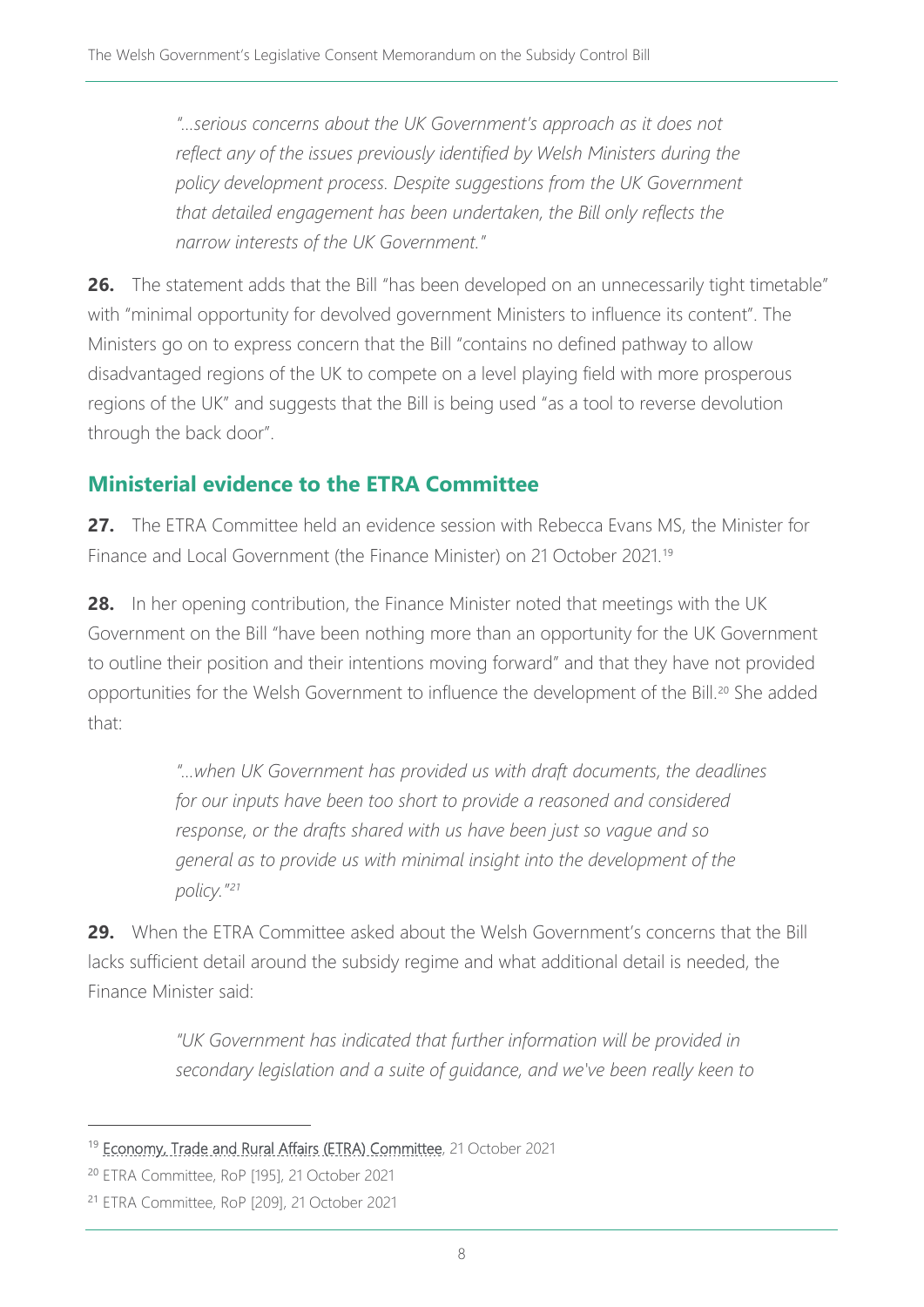*impress upon the UK Government the importance of developing that suite of guidance in partnership with the Welsh Government. But no early drafts have been shared with us to provide us with any kind of insight into how they envisage the resulting regime looking, which is obviously causing us concern, as the UK Government is essentially asking the devolved Governments to sign a blank cheque, with no explicit provision for further opportunity to scrutinise or input into that detail as it's being developed. But examples of additions required include making publicly available the detail on the forms of subsidy that the UK Government considers to be more distortive and then more likely to be subsidies of interest or potential interest, or less distortive and therefore open to the streamlined routes process…* 

*And because the Bill contains such wide-ranging regulation powers for the Secretary of State, it also creates a lot of uncertainty as to how the regime may operate in practice and how it could potentially change over time. For example, clause 11 empowers the Secretary of State to define a subsidy and a subsidy scheme in regulations. And obviously these are key concepts… And clause 86 gives the Secretary of State broad consequential amendment powers, and there are no regulation-making powers conferred on Welsh Ministers and there are no consent or consultation requirements on how any of the Secretary of State's regulation-making powers are exercised in the Bill as drafted. So, clearly there's a real power imbalance, which is at the heart of several of our concerns about the Bill."[22](#page-8-0)*

**30.** The Finance Minister was also questioned about the Welsh Government's call for the Welsh Ministers to have powers to make referrals of subsidies to the CMA, a power available to the Secretary of State under clause 60. She said:

> *"…the UK Government's response really is that the regulation of subsidies is a reserved matter and is the exclusive competence of the UK Government. Our counterargument is that the regulation of subsidies has huge implications for a swathe of devolved policy areas, and that's why devolved Ministers must have parity of esteem with regard to referrals. Otherwise, the Bill really does risk undermining devolution. But unfortunately, this argument hasn't been successful."[23](#page-8-1)*

<span id="page-8-0"></span><sup>22</sup> ETRA Committee, RoP [206-207], 21 October 2021

<span id="page-8-1"></span><sup>23</sup> ETRA Committee, RoP [222], 21 October 2021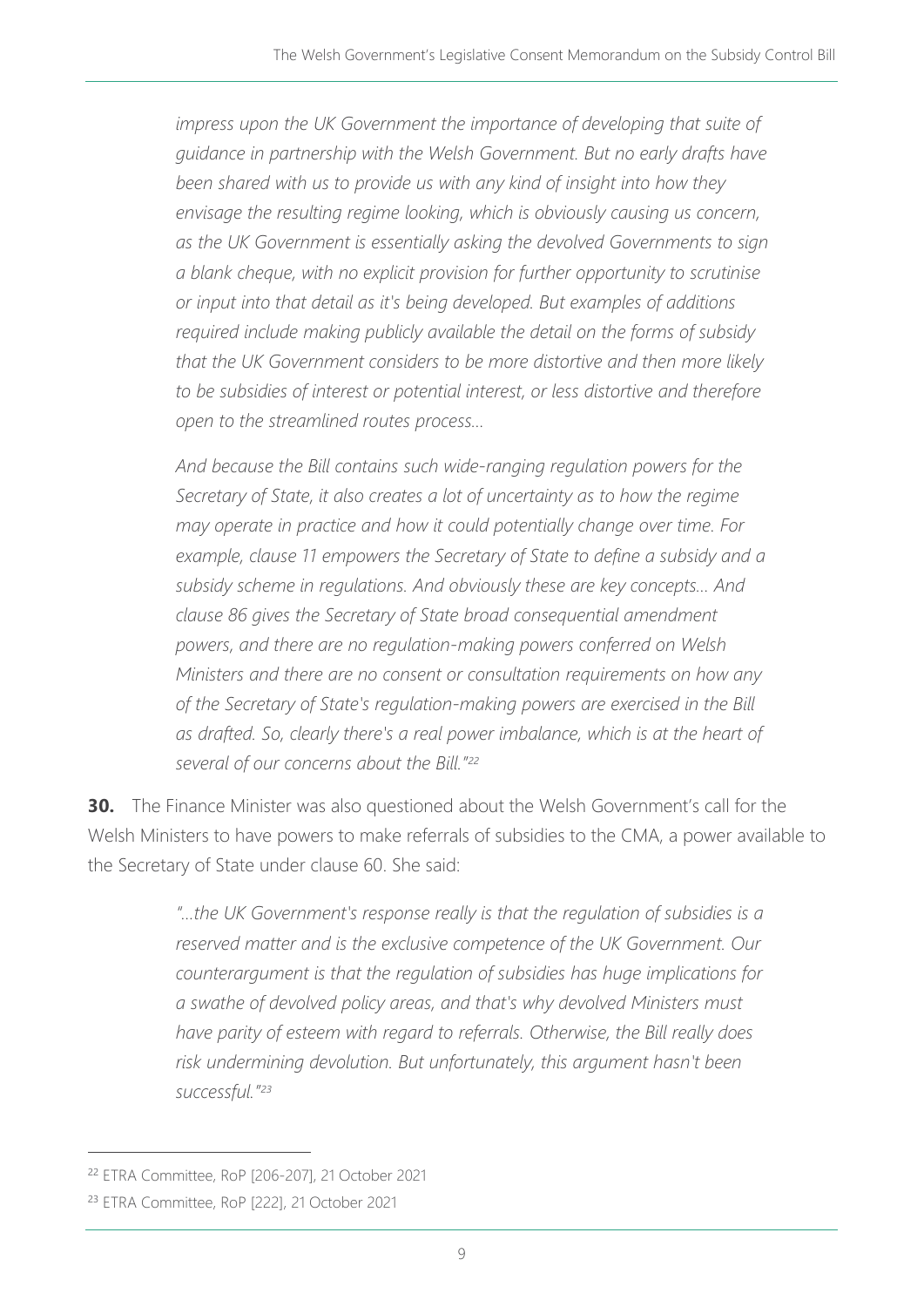#### **31.** The Finance Minister also said:

*"…prior to the imposition of the UK internal market Act, the Welsh Government argued strongly that subsidy control or state aid was a devolved matter, and that policy should be developed collegiately through the frameworks programme that was being developed. That's the kind of collegiate way of working that we would like to see going forward, and it's certainly not too late to develop that, but it will require some movement, I think, on the part of the UK Government."[24](#page-9-0)*

**32.** As regards the power of the Secretary of State to issue guidance under clause 79, the Finance Minister considered that this clause "gives the Secretary of State the power to essentially construct the whole day-to-day workings of the regime as they see fit, with no requirements to consult" other than such persons as the Secretary of State considers appropriate.<sup>[25](#page-9-1)</sup> She added:

> *"As the Bill is currently drafted, the Secretary of State isn't even required to talk to devolved Governments if they don't deem it appropriate, let alone take our positions into account when drafting. So, we want to see a firm, explicit commitment within the Bill that any guidance relating to the subsidy control regime should be subject to consultation and consent by devolved Governments, as we will be bound, of course, to follow the guidance as a public authority… As economic development is devolved, we should have the ability to scrutinise large wholesale changes of such an important regime, because obviously it makes up a large proportion of how we deliver our funds. So, I think there are strong arguments as to why devolved Governments should be able to have better influence on this particular area of work."[26](#page-9-2)*

**33.** The Finance Minister was also questioned about Schedule 3 to the Bill and analysis by George Peretz QC, a state aid lawyer. In a blog post Mr Peretz said that Schedule 3 is "replete with important constitutional issues" and considers that paragraphs 6 and 7 of Schedule 3 make it clear that devolved primary legislation may be challenged under the Bill, with challenges to

<span id="page-9-0"></span><sup>24</sup> ETRA Committee, RoP [223], 21 October 2021

<span id="page-9-1"></span><sup>25</sup> ETRA Committee, RoP [227-228], 21 October 2021

<span id="page-9-2"></span><sup>26</sup> ETRA Committee, RoP [230], 21 October 2021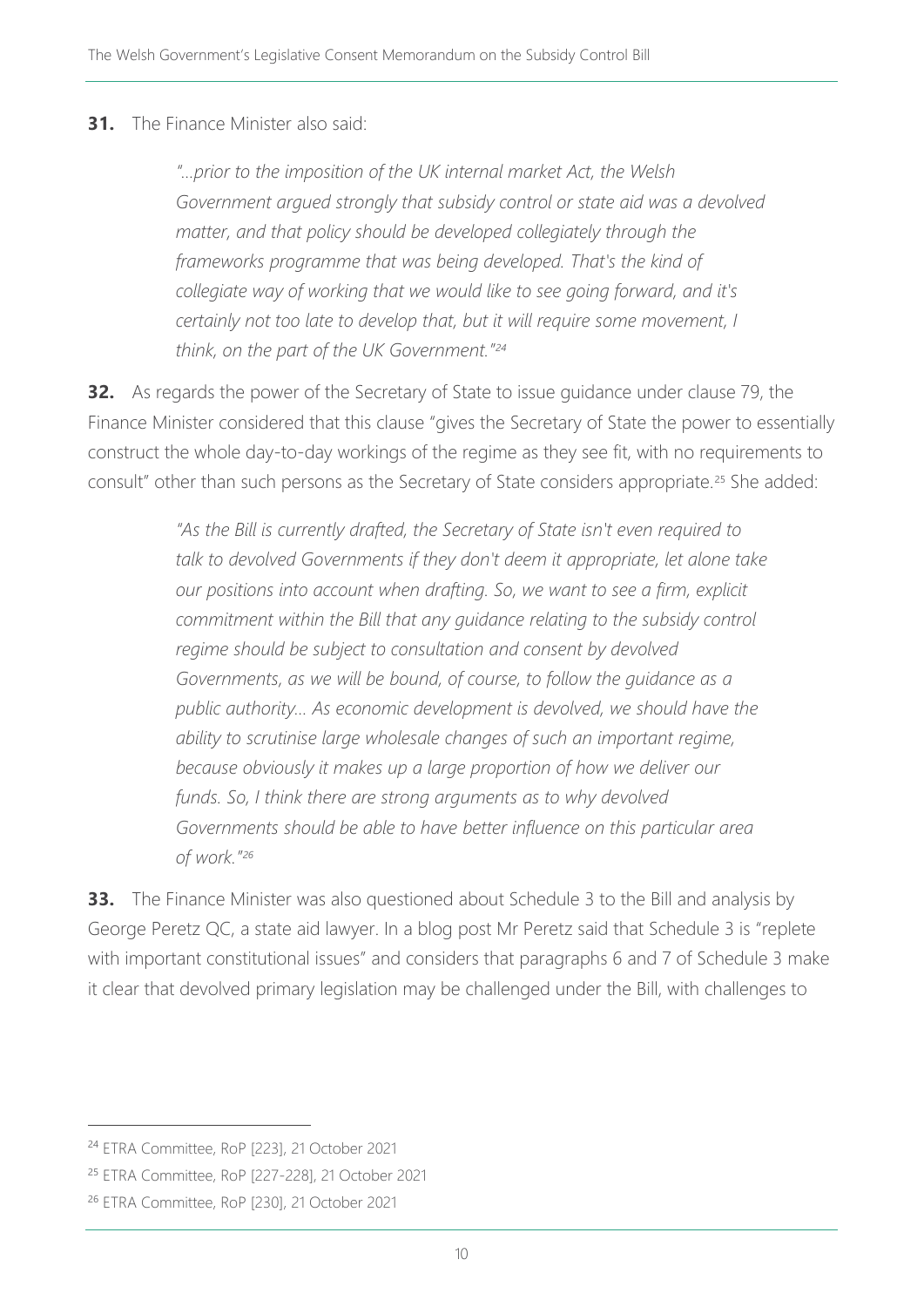Welsh legislation being brought before the High Court, whereas no provision is made for challenge in relation to Acts of Parliament.<sup>[27](#page-10-0)</sup> The Finance Minister said:

> *"I would agree with the conclusion, essentially, that Schedule 3 to the Bill poses several potentially quite important constitutional questions, particularly*  in relation to the apparent departure from the general position that the *judicial review of devolved legislation is not generally possible on the common law grounds of irrationality and reasonableness or arbitrariness. Notably, this departure only appears to apply to devolved legislation, not UK Government legislation… Schedule 3 reflects the general sense that the Bill is asymmetrical in terms of application and the allocation of powers and functions. It does unfairly disadvantage devolved Governments in comparison with the UK Government, and adversely impacts on the devolved area of economic development".*[28](#page-10-1)

# 2. Committee consideration

**34.** We considered the Memorandum at our meetings on 11 October <sup>[29](#page-10-2)</sup> and 15 November.<sup>[30](#page-10-3)</sup> We agreed our report on the 15 November 2021.

## **Our view**

**35.** We note that, as a member of the European Union (EU), the UK was subject to EU rules on subsidies (also called 'state aid') which were regulated by the European Commission. Now that the UK has left the EU, the UK Government can establish a new domestic subsidy control regime that complies with its post-Brexit international obligations, particularly with the TCA. We also note that the Bill brought forward by the UK Government aims to create a legal framework and set out conditions within which public authorities can provide subsidies to businesses.

**36.** We note the Finance Minister's evidence to the ETRA Committee in which she suggested that meetings with the UK Government have not provided a platform for full and proper intergovernmental discussions. We also note that, according to the Finance Minister, the UK

<span id="page-10-1"></span><span id="page-10-0"></span><sup>&</sup>lt;sup>27</sup> EU Relations Law, [The Subsidy Control Bill and devolution: a balanced regime?,](https://eurelationslaw.com/blog/the-subsidy-control-bill-and-devolution-a-balanced-regime) George Peretz QC, 15 July 2021 <sup>28</sup> ETRA Committee, RoP [241], 21 October 2021

<span id="page-10-2"></span><sup>&</sup>lt;sup>29</sup> [Legislation, Justice and Constitution Committee,](https://business.senedd.wales/ieListDocuments.aspx?CId=725&MId=12449&Ver=4) 11 October 2021

<span id="page-10-3"></span><sup>&</sup>lt;sup>30</sup> [Legislation, Justice and Constitution Committee,](https://business.senedd.wales/ieListDocuments.aspx?CId=725&MId=12483&Ver=4) 15 November 2021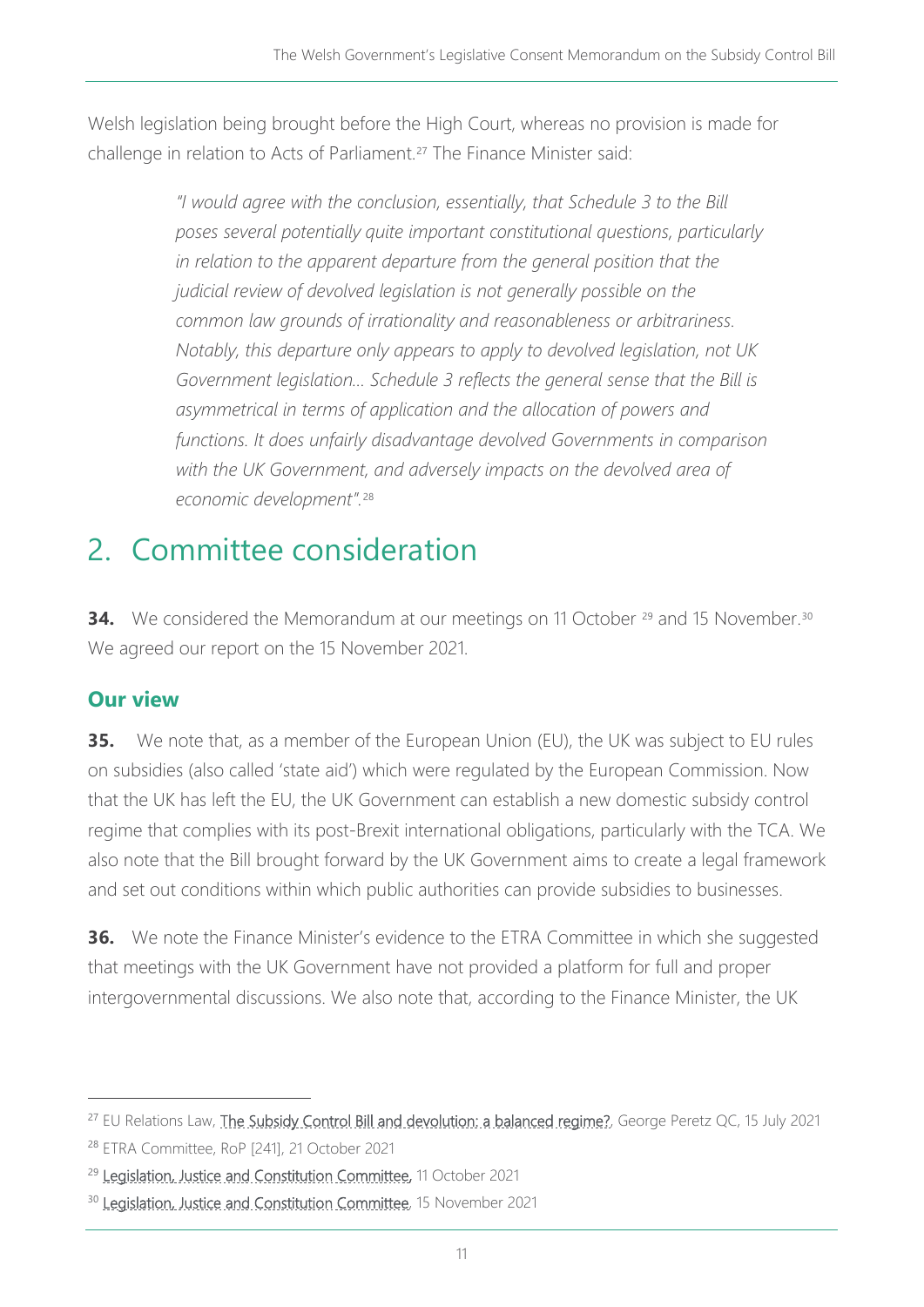Government considers that policy development on the Bill has involved frequent consultation with devolved Governments<sup>[31](#page-11-0)</sup>

**37.** It is disappointing to learn from the Finance Minister's evidence to the ETRA Committee that intergovernmental relations have not been as productive as they should have been and that the Welsh Government does not feel it has been fully involved in the development of legislative proposals. These proposals could have a pernicious impact on devolution and the exercise of devolved functions (particularly in ways that could limit the ability of the Welsh Government and public organisations to fund necessary projects). The Finance Minister's comments are similar to those expressed by the previous Welsh Government on the internal market legislation developed by the UK Government, which also has, potentially, a significant impact on devolution. [32](#page-11-1)

**38.** We hope this does not represent a trend of the UK Government refusing to co-operate and engage constructively where legislation has the potential to undermine the devolution settlement and the Welsh Government's ability to deliver policy in devolved areas. Such an approach risks complicating further the general understanding of devolution, particularly when the existing settlement is already needlessly complex. Furthermore, it could create uncertainty for business, public sector organisations and local government as well as unnecessary bureaucracy.

**39.** We consider that it would have been helpful if the Memorandum had included information about the extent of co-operation and engagement between the Welsh and UK Governments in the development of the Bill.

**40.** We have noted the concerns expressed by the Finance Minister about the wider constitutional implications of the Bill and Schedule 3 in particular. In this regard we also note another blog post by George Peretz QC on this matter, in which he states:

> *"Finally, the Bill has considerable implications for the UK's territorial constitution, especially when read with section 50 of the UK Internal Market Act 2020, which gives the UK government a very wide power to spend money in Scotland, Wales and Northern Ireland on matters within devolved competence, and section 52 of that Act, which made subsidy control a reserved (or, in Northern Ireland, excepted) matter outside devolved*

<span id="page-11-0"></span><sup>31</sup> ETRA Committee, RoP [209], 21 October 2021

<span id="page-11-1"></span><sup>&</sup>lt;sup>32</sup> See for example, Fifth Senedd, Legislation, Justice and Constitution Committee, The Welsh Government's [Legislative Consent Memorandum on the United Kingdom Internal Market Bill,](https://senedd.wales/laid%20documents/cr-ld13861/cr-ld13861-e.pdf) November 2020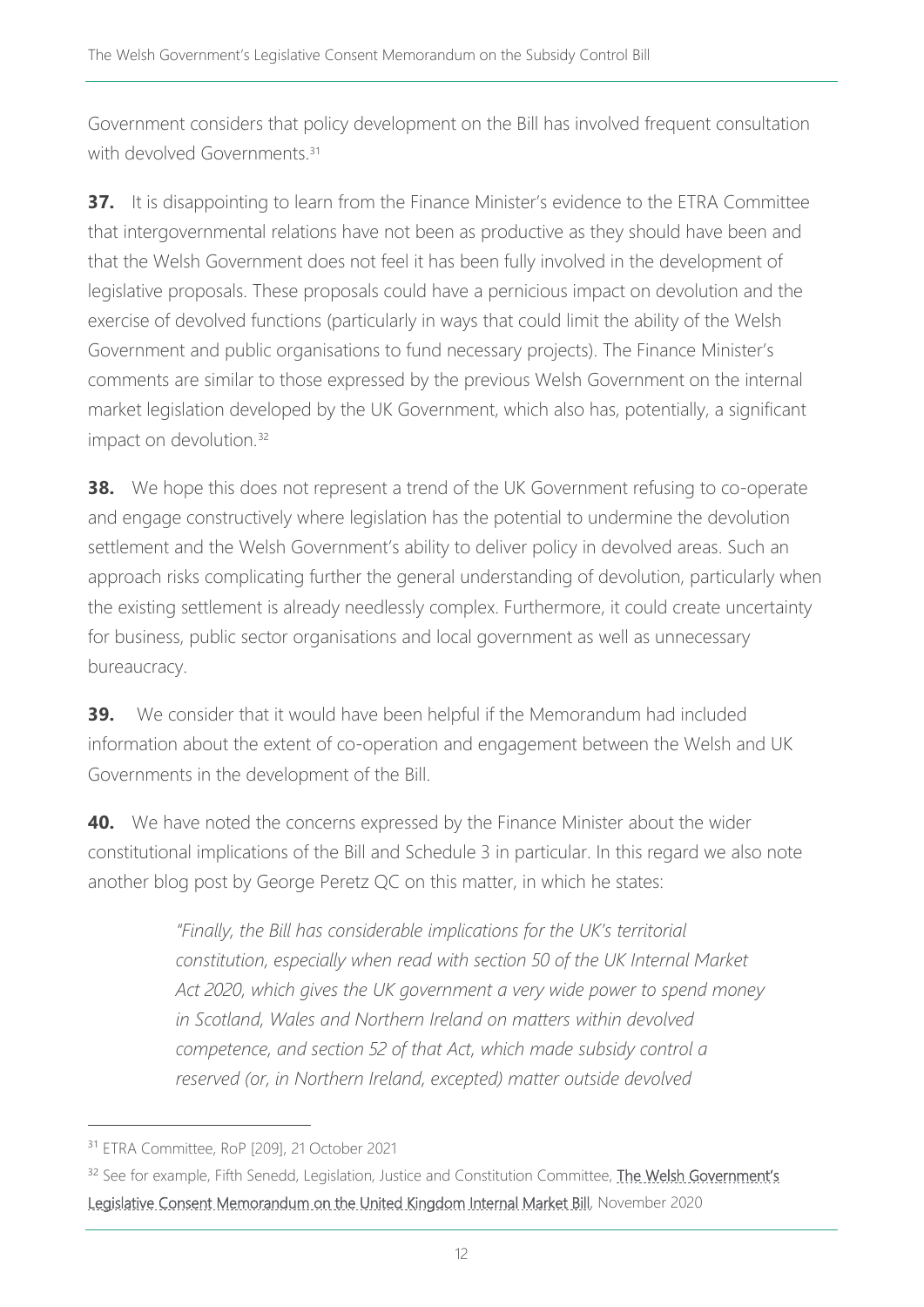*competence. The Secretary of State's extensive regulation-making powers, and his power to make "streamlined subsidy schemes" without any review by the CMA, are all exercised without any requirement to consult, let alone obtain the agreement of, the devolved administrations, even though those powers may have considerable impact on their powers and policies. Given that the Secretary of State is part of the UK government which in many areas of government activity acts only for England, there is some concern that those powers will be exercised with more of an eye on England than on the other nations of the UK. Further… the Secretary of State has powers to intervene in decisions of the devolved administrations (by referring subsidies*  to the CMA and challenging decisions before the CAT): but those powers do *not apply vice versa in relation to subsidy decisions taken by the UK government that may substantially affect Scotland, Wales and Northern Ireland."[33](#page-12-0)*

**41.** We share many of the concerns of the Finance Minister and are troubled by the wider constitutional implications of the Bill, that she, and others, have identified. In our view, this Bill, if enacted, has the potential to undermine the devolution settlement in a similar way to the UK Government's legislation on the internal market. It is a puzzling approach because there is more to be gained by governments working together constructively and finding an approach that is fair and operable within the existing constitutional framework, rather than creating bad, impenetrable law which is hard for citizens to understand and that sows doubt around where the boundaries of devolution lie.

**42.** It is not explicit from the Memorandum whether the Welsh Government is seeking consent for clauses 41 and 42 of the Bill.

**Recommendation 1.** For the avoidance of doubt, the Ministers should clarify whether the Welsh Government believes that clauses 41 and 42 require the Senedd's consent and, accordingly, whether it is seeking the Senedd's consent for them.

**43.** We note that there is disagreement between the Welsh and UK Governments as to whether consent is required for clauses 63 to 69, 70 to 75 and 80 to 92 of the Bill.

<span id="page-12-0"></span><sup>33</sup> UK Constitutional Law Association, George Peretz OC: The Subsidy Control Bill: Part II – Application to legislation, [questions & concerns,](https://ukconstitutionallaw.org/2021/10/29/george-peretz-qc-the-subsidiary-control-bill-part-ii-application-to-legislation-questions-concerns/) 29 October 2021